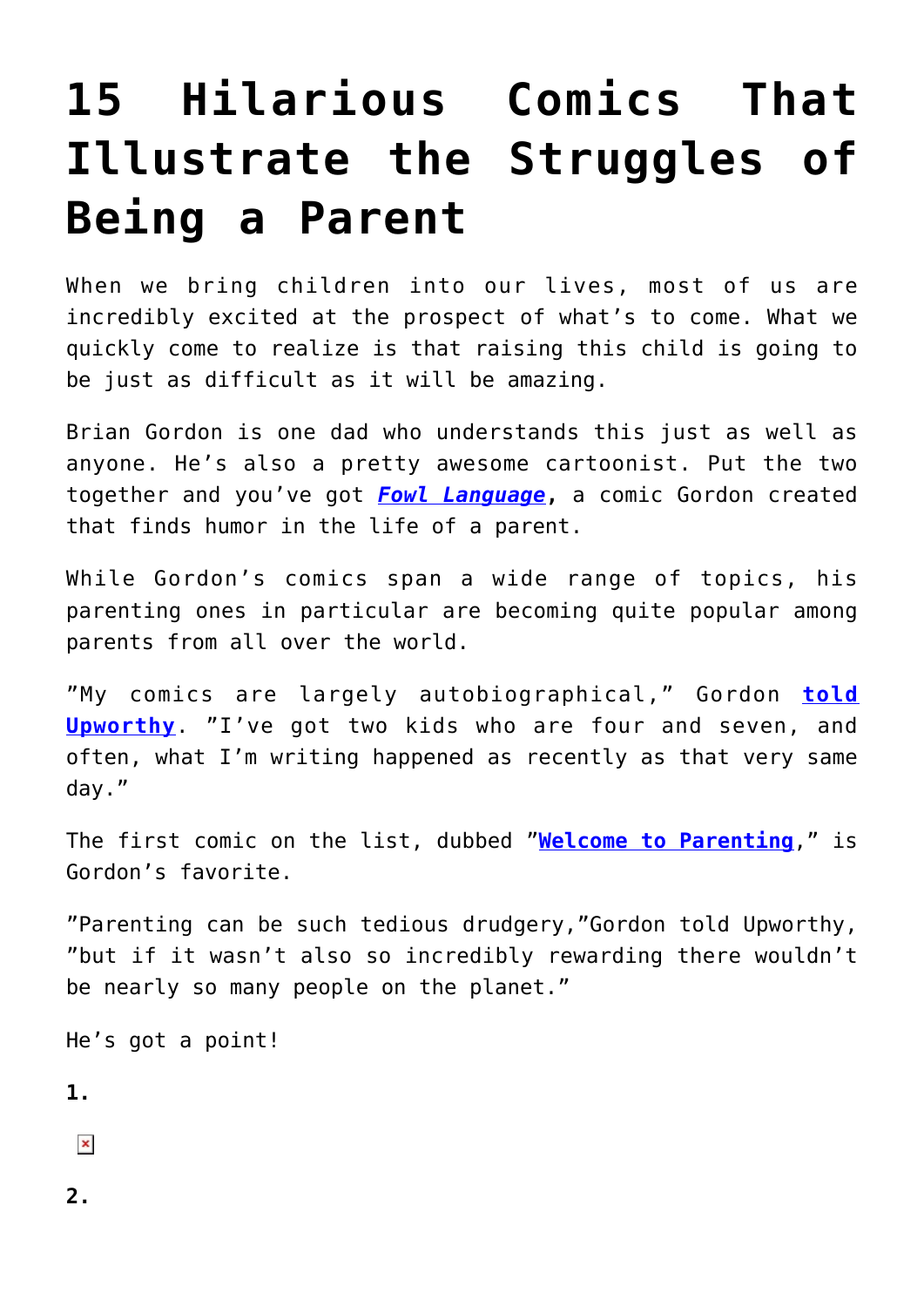| $\pmb{\times}$        |  |  |
|-----------------------|--|--|
| 3.                    |  |  |
| $\pmb{\times}$        |  |  |
| 4.                    |  |  |
| $\pmb{\times}$        |  |  |
| 5.                    |  |  |
| $\pmb{\times}$        |  |  |
| 6.                    |  |  |
| $\pmb{\times}$        |  |  |
| 7.                    |  |  |
| $\pmb{\times}$        |  |  |
| 8.                    |  |  |
| $\pmb{\times}$        |  |  |
| 9.                    |  |  |
| $\pmb{\times}$        |  |  |
| 10.                   |  |  |
| $\pmb{\times}$        |  |  |
| 11.                   |  |  |
|                       |  |  |
| $\pmb{\times}$        |  |  |
| 12.                   |  |  |
| $\pmb{\times}$<br>13. |  |  |